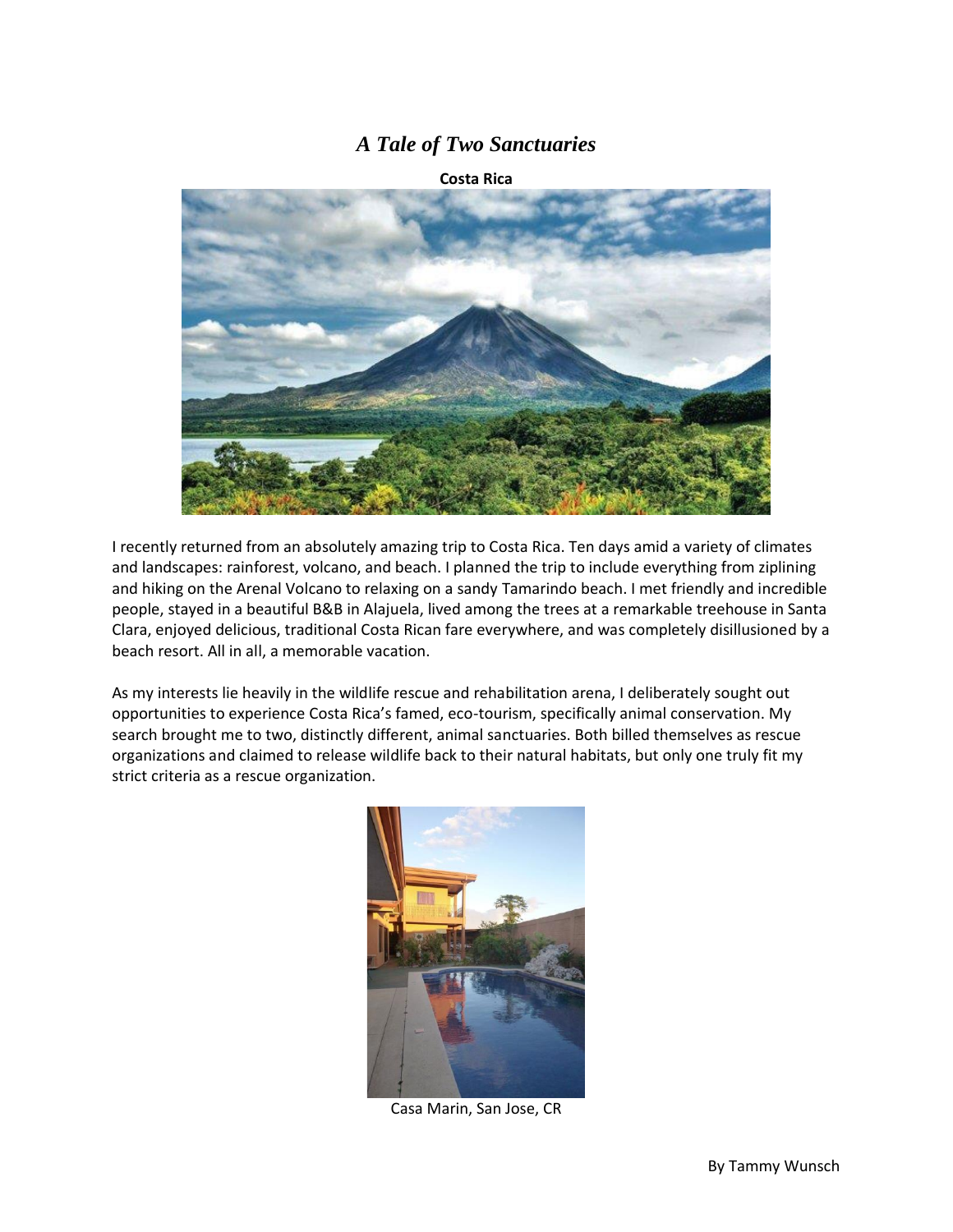After arriving in-country, I had a free day before I could check into my treehouse hotel in Santa Clara. The managers at the Treehouses Hotel of Costa Rica recommended the wonderful Casa Marin B&B in Alajuela and it was outstanding. My friend and I were the only guests. The owner picked us up at the airport, about ten minutes away from the B&B, and we instantly felt like we were visiting a favorite relative. We stayed in one of the *cabinas* around the pool and it was perfect. Quiet and tranquil, a pool, friendly hosts, and convenient to a lot of amenities, if you have a day, or more, to spend in Alajuela, I recommend the Casa Marin. The B&B was like a rescue unto itself – the owner had three dogs, four cats, and a horse!



While deciding how to spend the free day, we had researched a few local attractions. We didn't want to travel too far as we knew there would be more travel in the days ahead. While researching, we received online recommendations to visit Rescate Animal Zoo Ave (pronounced zu-avay) and decided to go because of what we read. Zoo Ave seemed to be an actual rescue and rehab center that released animals back into their natural habitats. While Zoo Ave does actually release animals to their natural habitats, it is laid out and presents very much like a zoo. There's even a small zip line, for an additional fee, that is supposed to bring you closer to the animals. One major drawback to me is that the number of daily visitors is not limited, exposing the animals to additional human exploitation. The day we visited, there were a few busloads of students. Everyone was very nice and very respectful, helping to find animals hiding within habitats, but I think we just got lucky that it was not too crowded that day.

The animals appeared to be well-cared for, however, there were a number of non-native animals, such as an ostrich, that made Zoo Ave feel very much like visiting a zoo. To be honest, most of the habitats were generous in size and provided plenty of cover for animals to hide from prying tourist eyes. There were also plenty of informational signs outside each enclosure, telling us the name and general information about the animal and informing us how many of that particular animal had been released. Regardless, it still felt very much like a zoo.

The largest negative aspect about Zoo Ave was that it boasted about their captive breeding program. I wholeheartedly agree with most wildlife conservationists that captive breeding does not contribute to reducing the probability of breed extinction. Many captive-bred animals are sold to less reputable, roadside zoos, pay-to-play attractions, or canned hunting facilities. If you are looking for a zoo, this is a moderately-sized and reasonably-priced attraction – it only took us about an hour and a half to explore the entire grounds. I won't visit there again when I return to Costa Rica.

I understand that many animals who have been raised with humans are not able to be released to their natural habitat as they were not able to learn natural behaviors from their mother. I believe that those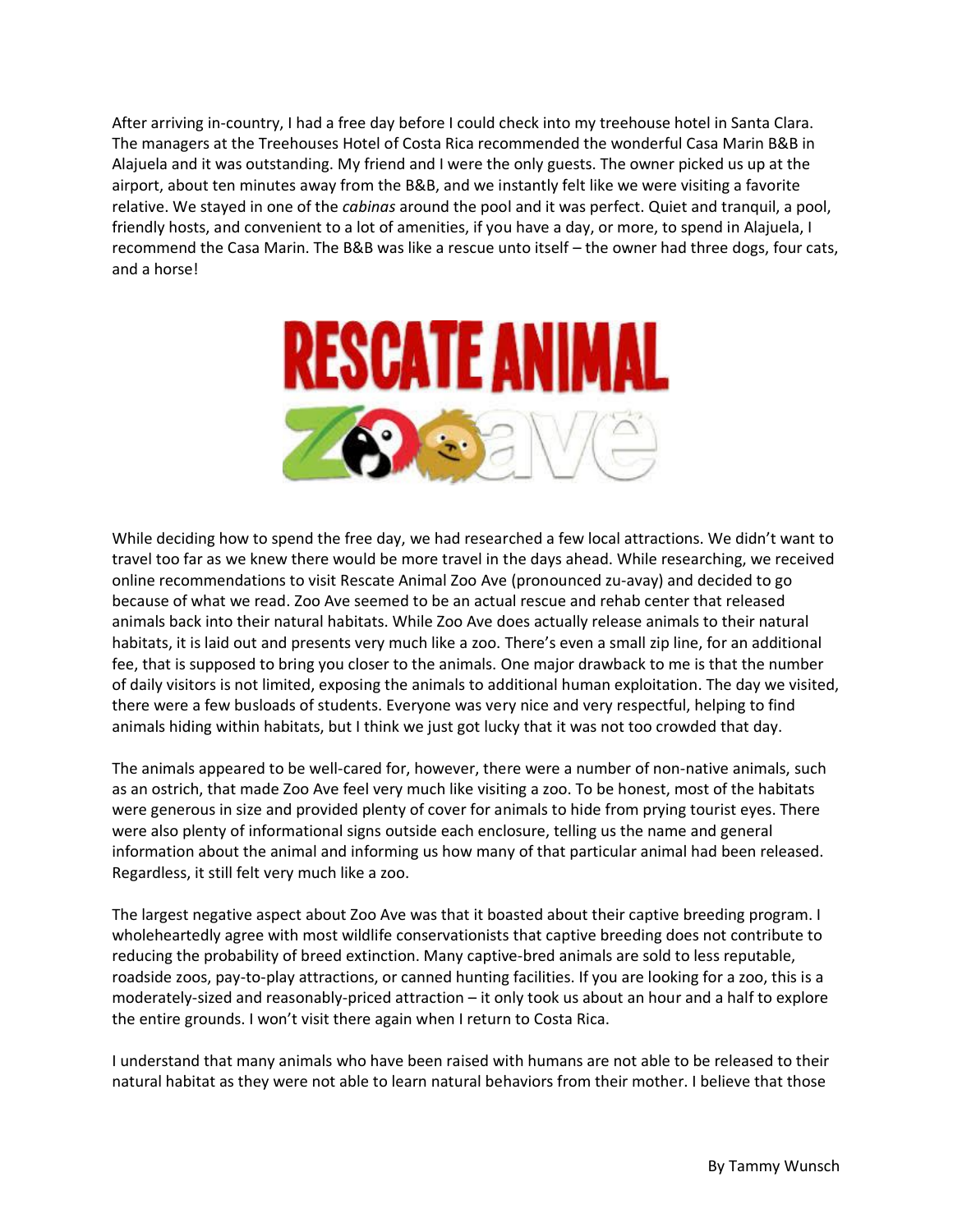animals should be transferred to reputable sanctuaries that do not allow daily visitors and allow the animals to live as naturally as possible, without a forced breeding program.



Treehouses Hotel

After we had travelled to Santa Clara and our Treehouses Hotel, passing some breathtaking scenery of Lake Arenal and howler monkeys in a tree along the way, we confirmed that we would volunteer one afternoon at *Proyecto Asis*. *Proyecto Asis* was the absolutely the highlight of the trip. They strictly limit the number of daily visitors, most of whom are volunteers who contribute in a variety of ways. Proyecto Asis has two aims: to educate the public about the issues in owning wild animals and rehabilitating rescued or injured wild animals.

When we arrived, our group of seven was first given a tour of the sanctuary. Our guide, Carlos, was very informative and entertaining. He introduced us to all the animals at the rescue and explained which animals could be released. He also explained the reasons why some animals could not be released to their natural habitats. Carlos shared the methods they use to wean animals raised by humans off of human contact. I truly learned a lot from the tour, and we were just getting started!

Some of the animals currently residing at Proyecto Assis include parrots, macaws, owls, picarries, coati, agouti, a breed of porcupine I had never seen before, spider monkeys, and white-faced capuchin monkeys. They were all beautiful and provided with appropriate care. After the tour, we had a brief coffee break, sitting near a small pond where a mother caiman had relocated herself from the river alongside the rescue. She had given birth to seventeen baby caiman and they shared the pond with some tilapia and a rather large snapping turtle. The babies swam over to investigate us, with mama caiman not far behind. I would not have wanted to mess with that protective mama!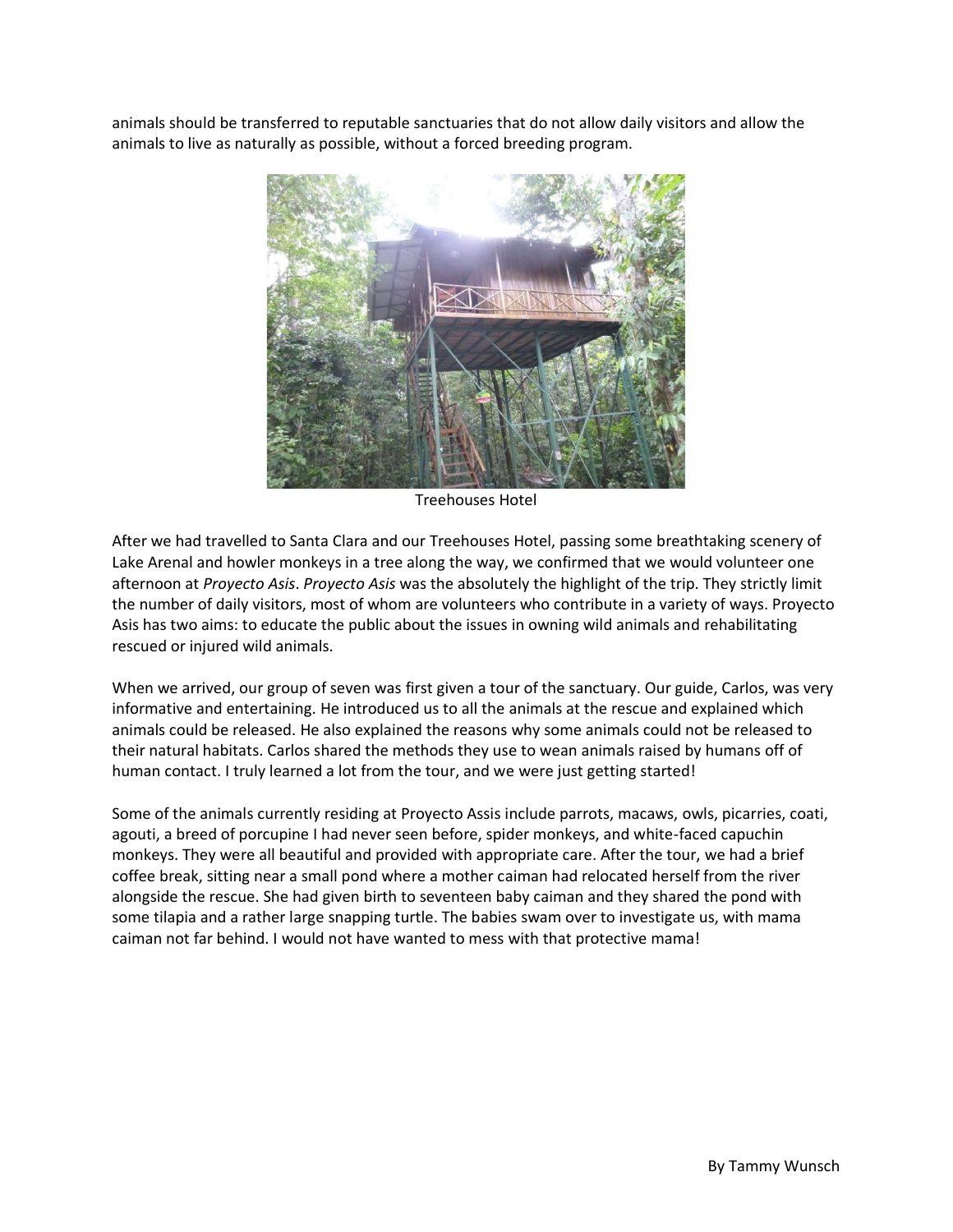

Our group then moved to the food preparation area where we prepared meals for all the animals. We chopped up fruits and veggies for all the animals and some chicken for the capuchins. Carlos then escorted us as we assisted in feeding the animals. Some of us actually went in to the enclosures to distribute the food. There was no direct contact with the monkeys though. While we were able to hand food to the spider and capuchin monkeys, we were instructed to stay arm's length away or risk having hair or clothing grabbed. Carlos even shared how the monkeys will sometimes deliberately drop food in an attempt to get you closer so they can grab on to you. Tricky monkeys!

There really is nothing more enjoyable to an animal lover, especially for someone who really loves nonhuman primates, than handing a piece of fruit to a spider monkey and having him gently take it out of your hand. The sneaky capuchins were adorable, snatching bits of chicken and hoarding the bits to ensure they each received their fair share.



The afternoon flew by and our whole group wished it could have lasted longer or that we could have done more to help the animals. I purchased a cute t-shirt which read "High 4 Like A Spider Monkey", knowing that my donations would be used for the greater animal good.